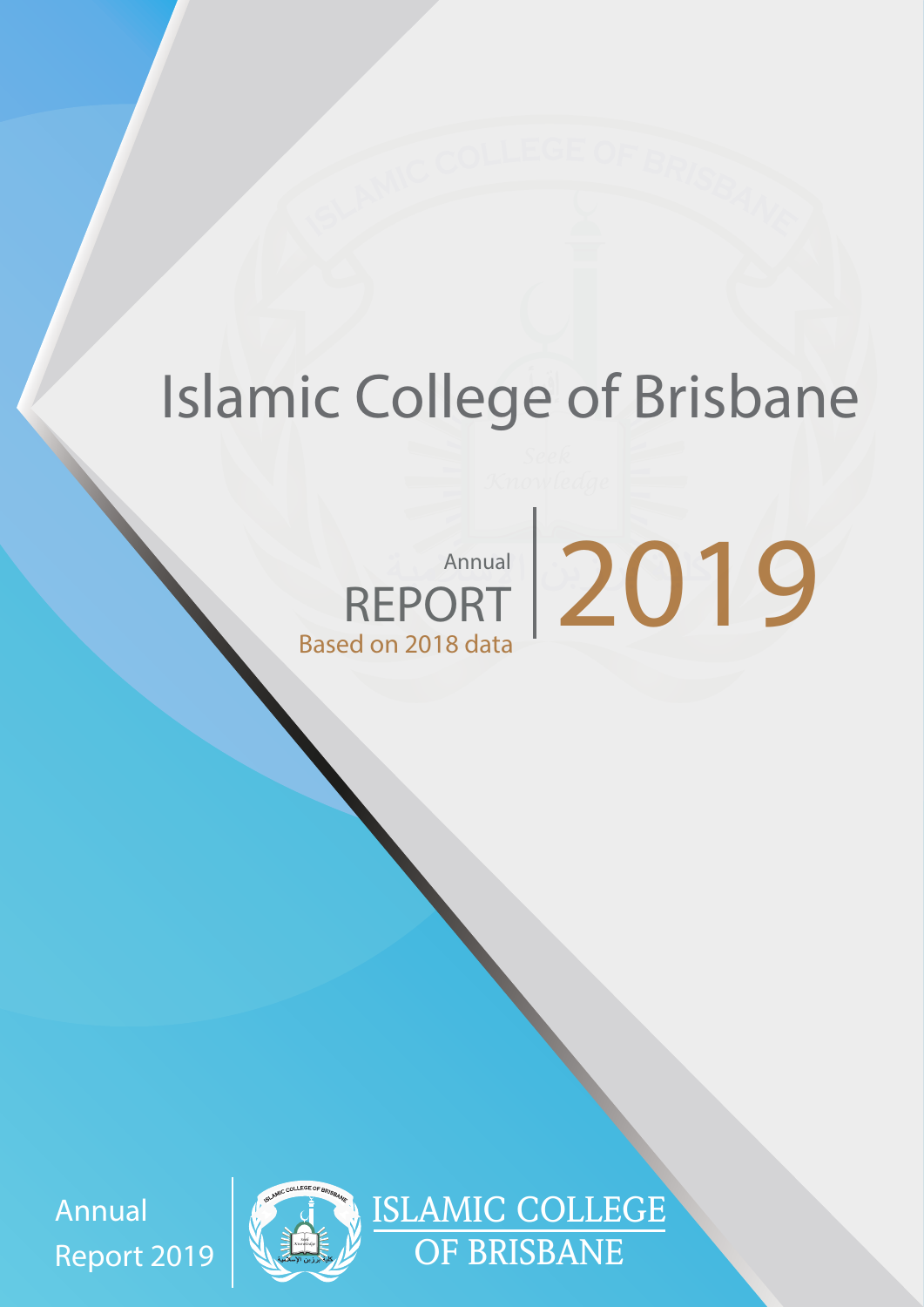# **Islamic College of Brisbane Annual Report 2019 (Based on 2018 data)**

#### **Descriptive Information**

**School Sector:** 

Independent

#### **School's Address:**

45 Acacia Road, Karawatha QLD 4117

#### **Total Enrolments:**

1105

#### **Year Levels Offered:**

P-12

#### **Co-educational or Single Sex:**

Co-educational

#### **Characteristics of the Student Body:**

The students come from a wide range of backgrounds. Almost all of the children are from lower socioeconomic and non-English speaking backgrounds but most have been born in Australia. There are 603 girls and 502 boys in the college.

#### **Extra-curricular Activities:**

Primary School was involved in many extracurricular activities like Ramadan activities to capture the spirit of Ramadan, Quran Competition, Hajj Simulation, Arabic Spelling Bee competition – Year 6 Class Science Investigation Day, Under 8s Day, Celebrate Numeracy Week, & Mark Water/Environment Week.

Secondary School has created a Futsal Academy (boys and girls) and a Netball programme playing in the local club competition and partakes in a number of carnivals. The environmental team of 'Ecowarriors' provides a focus for students to discuss and take action on local and global concerns.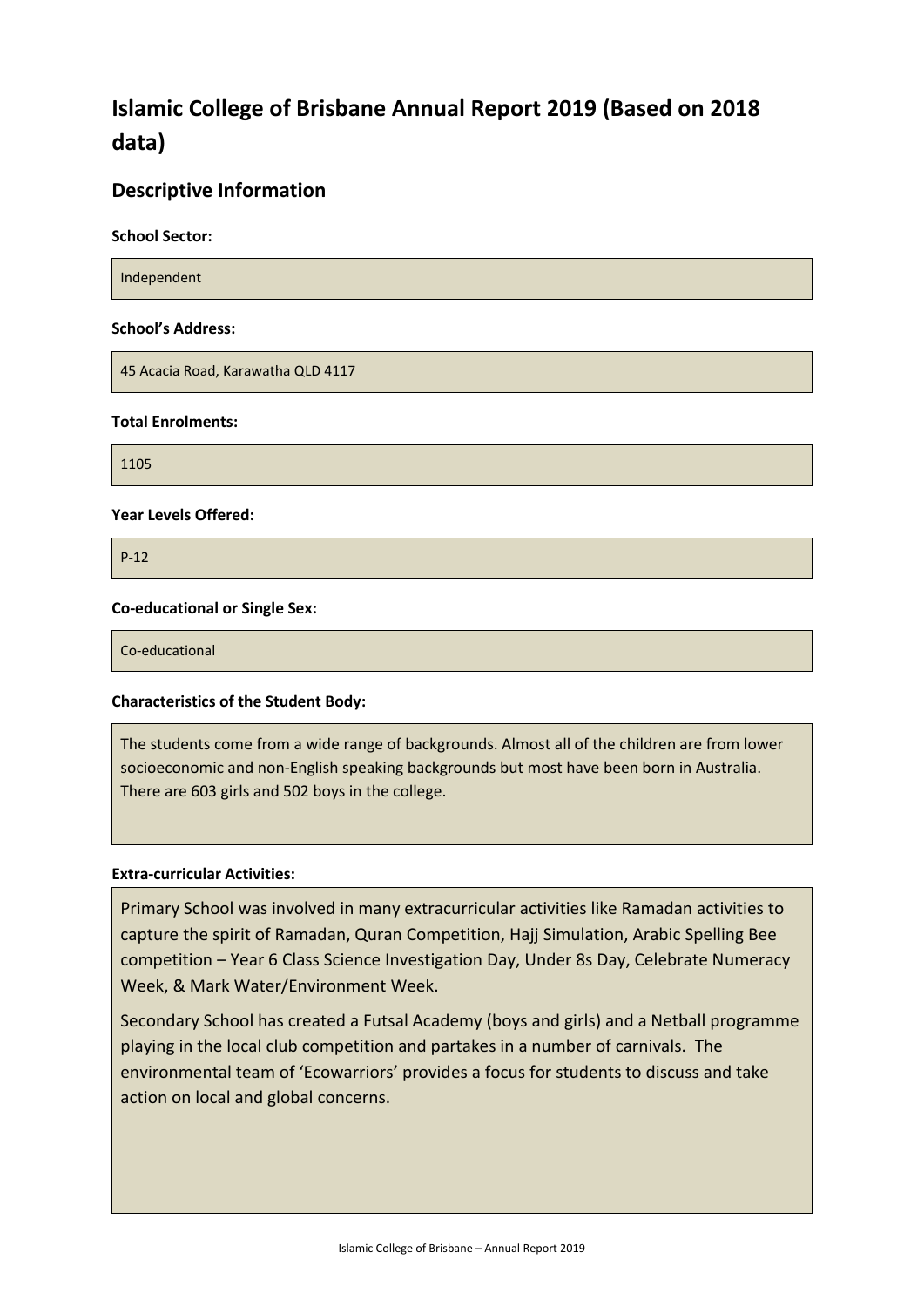#### **Social Climate:**

At the Islamic College of Brisbane, we are committed to making a safe environment by developing authentic relationships between students, parents and staff based on care, mutual respect and open communication. It is expected that students will be self motivated and self-disciplined and conduct themselves in a mature manner at school. Conduct should be in line with the acceptable code of public behaviour and also in accordance with Islamic etiquettes. The cornerstone of Islamic etiquette are respect for the dignity of all those around you. At ICB, behavior is managed by promoting and rewarding positive behavior, using proactive behaviour prevention strategies, & using Restorative practices where possible.

Years 7-10 take part in an annual Well Being Survey (School of Positive Psychology at Melbourne University). The data from this survey is used to review our well being offering (via scheduled pastoral care lessons) and to plot progress.

The Behaviour Management Policy has been revised and is now called the Positive Behaviour Policy and includes a significant restorative justice element. Regular workshops (Cyberbullying, social behaviours etc) are delivered by external agencies. Each Secondary Year Level now has a full day focussing on leadership.

#### **Parental Involvement:**

We believe children's learning and their overall education is enhanced by the partnership between the school community - with children, parents and teachers working together and sharing in all aspects of school life.

Parents/carers play an important role in our school and are a vital part of our school community. We welcome Parents/carers and acknowledge their support and contributions helping at sports days, school fete, under 8's day activities, supporting the teacher in the classroom by listening to reading, helping in the Library, supporting special occasions by going on excursions and camp.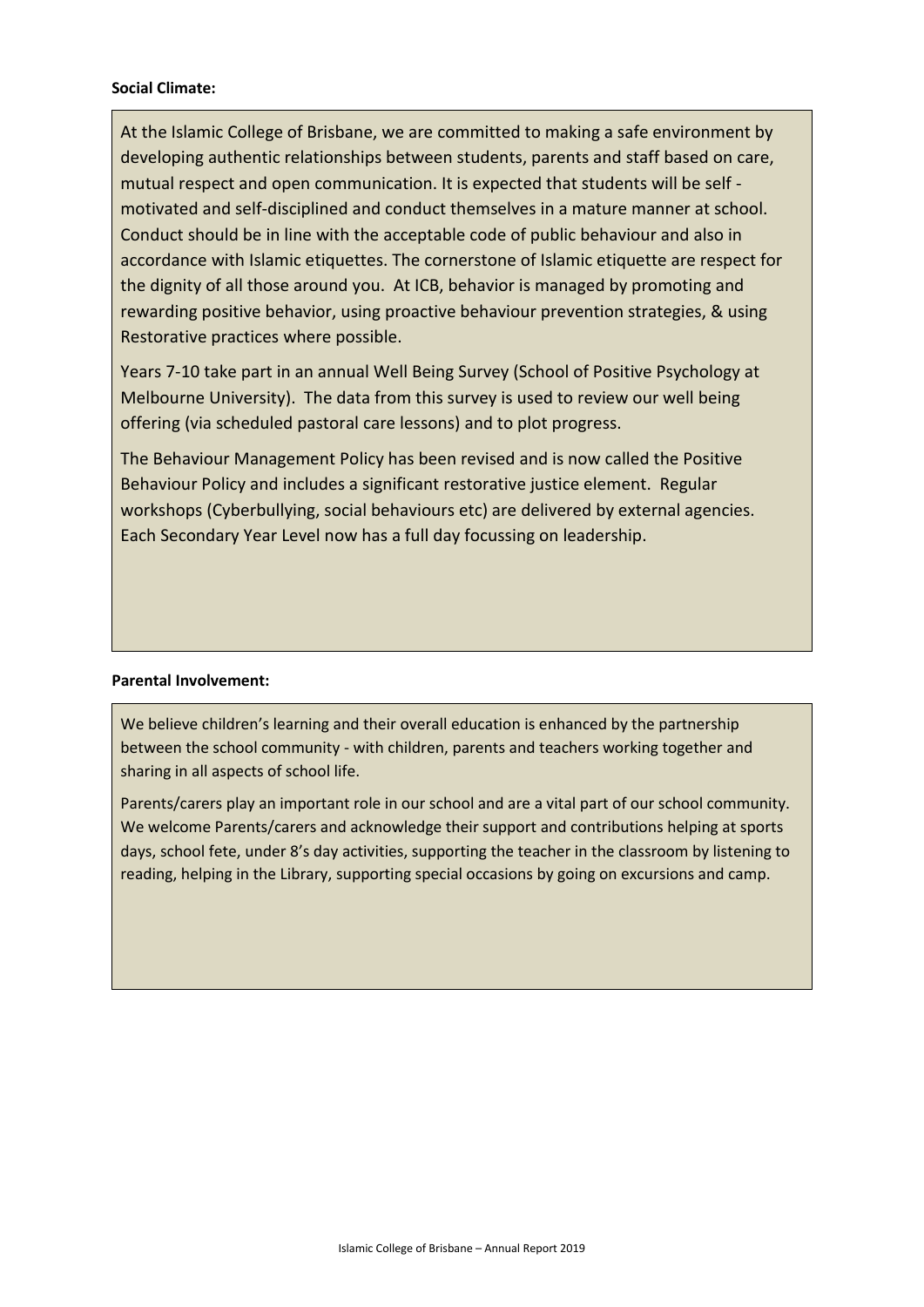#### **Parent, Teacher and Student Satisfaction with the School**

Where schools already undertake yearly surveys or studies of parents, students and teachers for the purpose of marketing and school improvement, it will involve preparing a relevant report, in plain English, on the findings of those surveys or studies.

If a school does not currently undertake any such studies or surveys, consideration might be given to such a project; or alternatively, the school should consider any other data or information that it may have which could be the basis of a report on parent, student and teacher satisfaction. For example, letters and testimonials from parents; enrolment retention rates over time; increasing enrolments over time, teacher retention rates over time.

Satisfaction Data:

### **PARENT OPINION SURVEY RESULTS**

**Survey Dates: 03 October 2017 to 19 October 2017 Number of email invitation sent to the parents: 667**

**Number of response received: 232**

**Number of completed survey: 232**

**Response rate: 34.78%**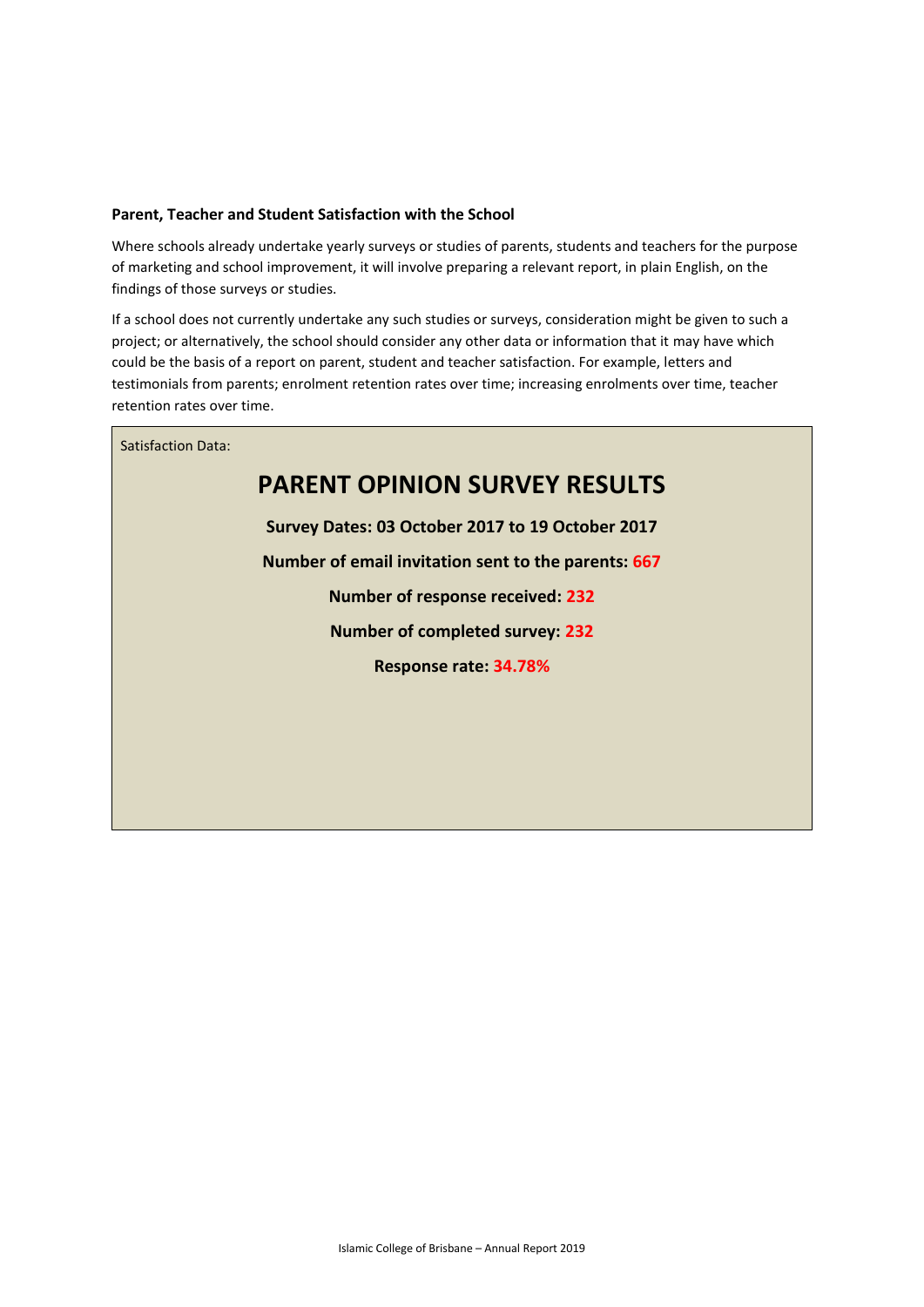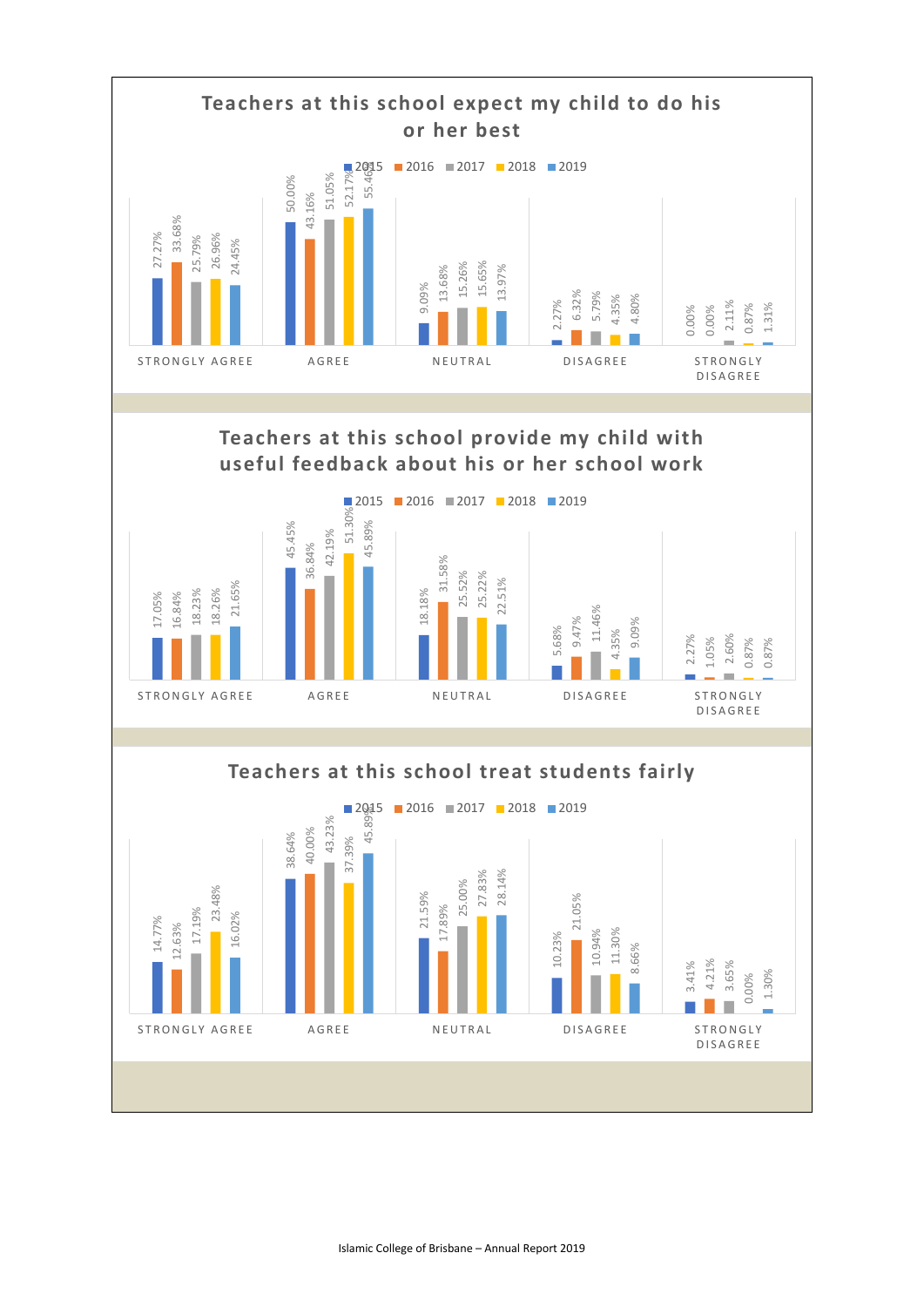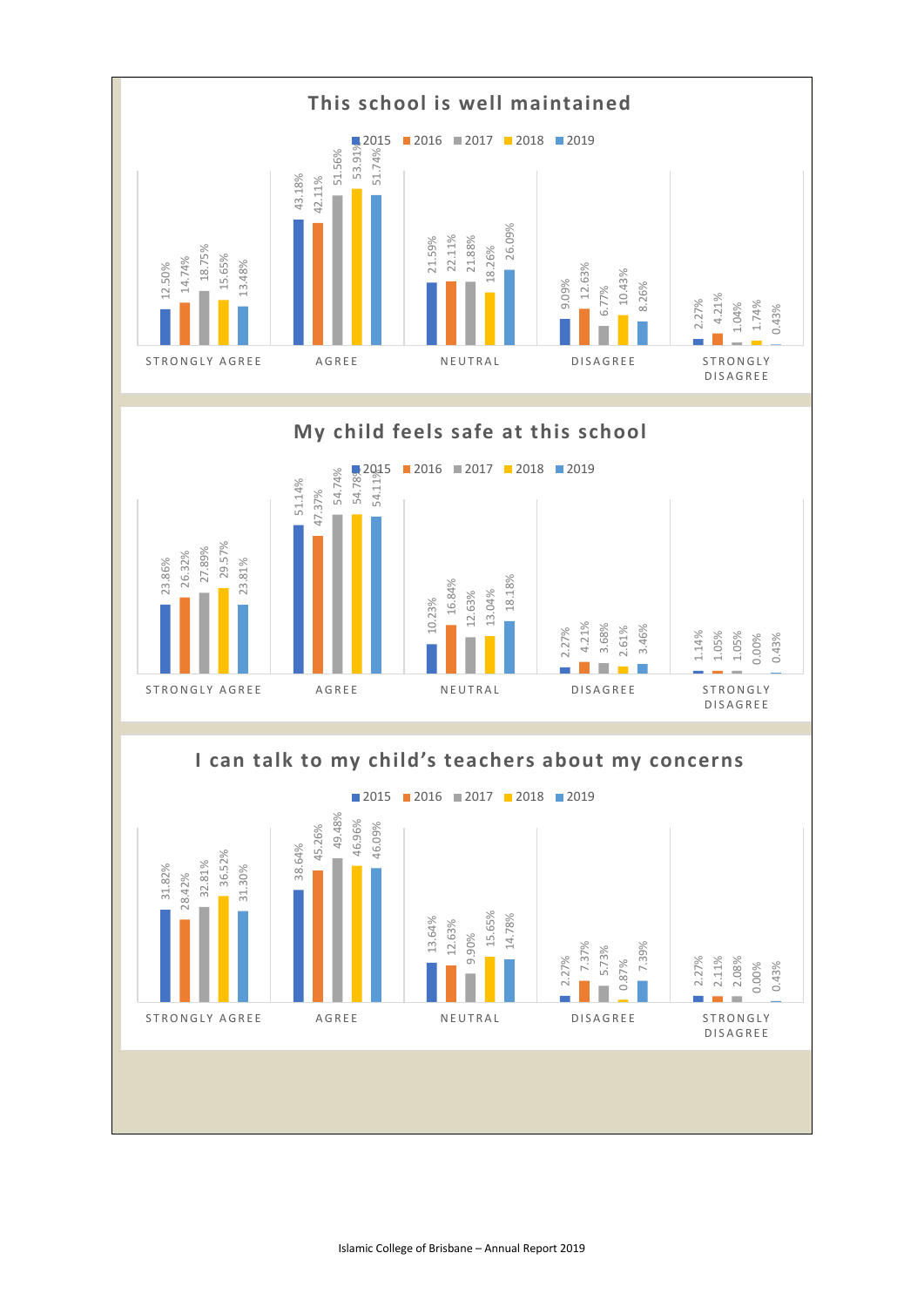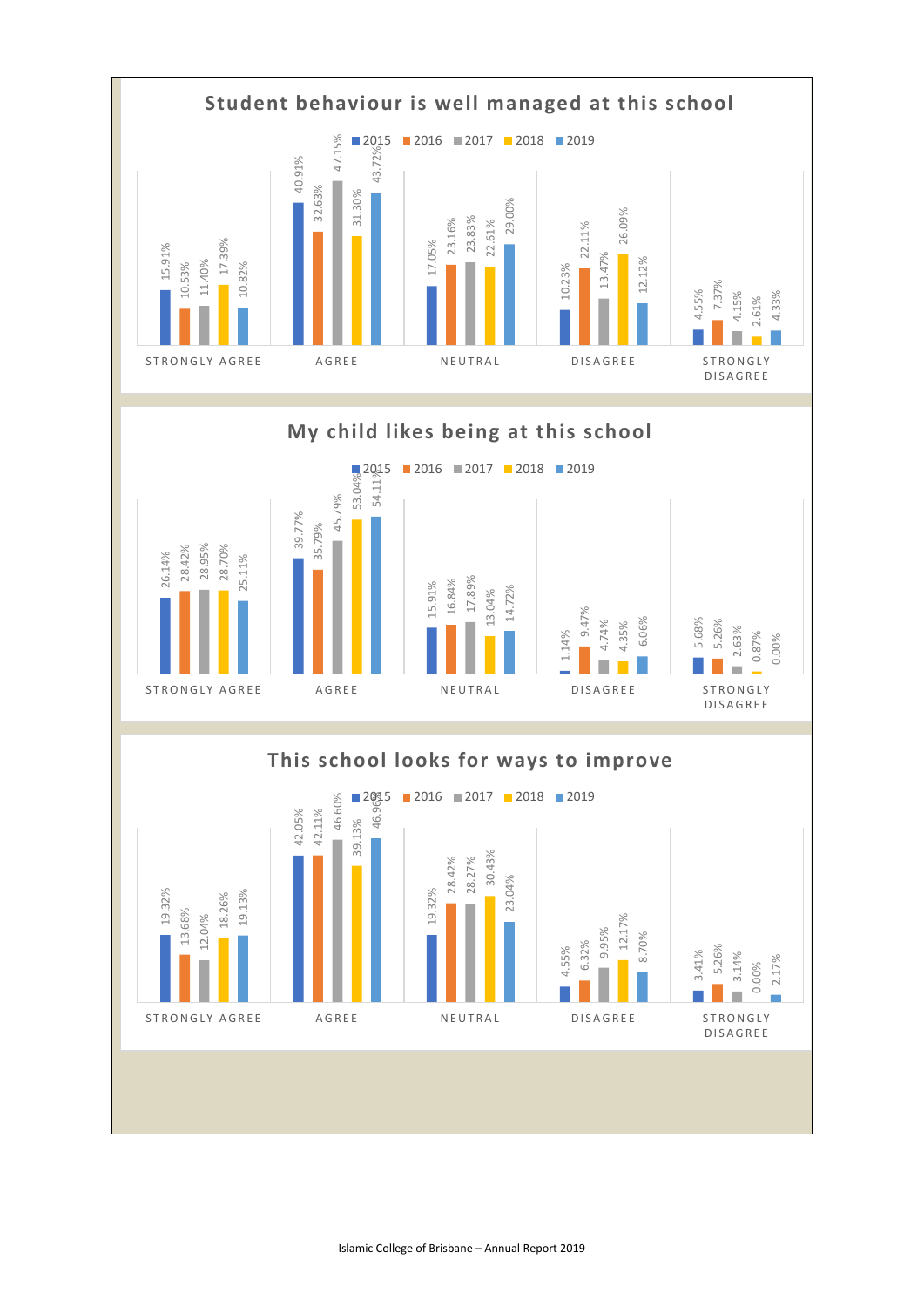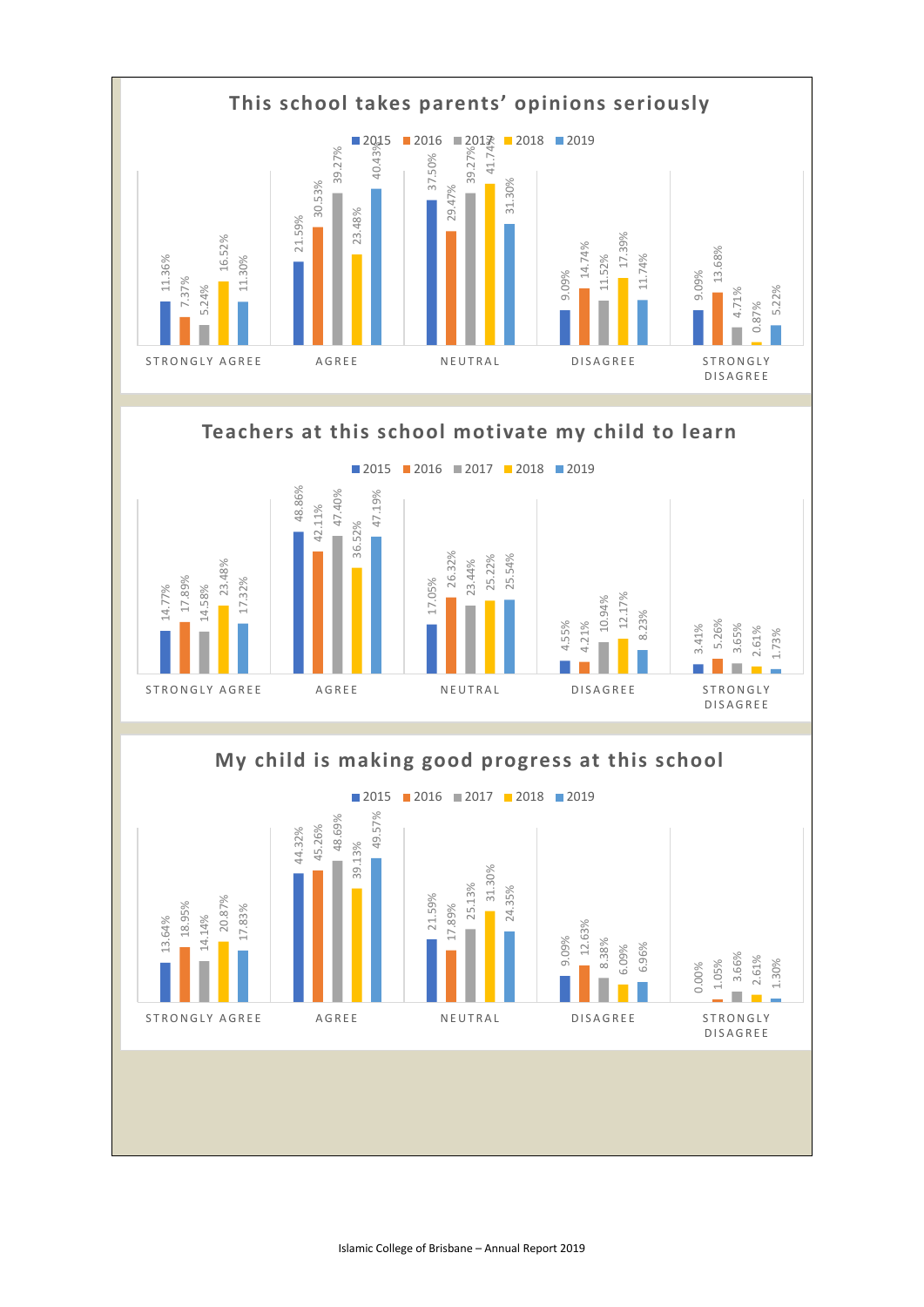

#### **Contact Person for Further Information:**

The title of a school-based contact person for further information on the school and its policies.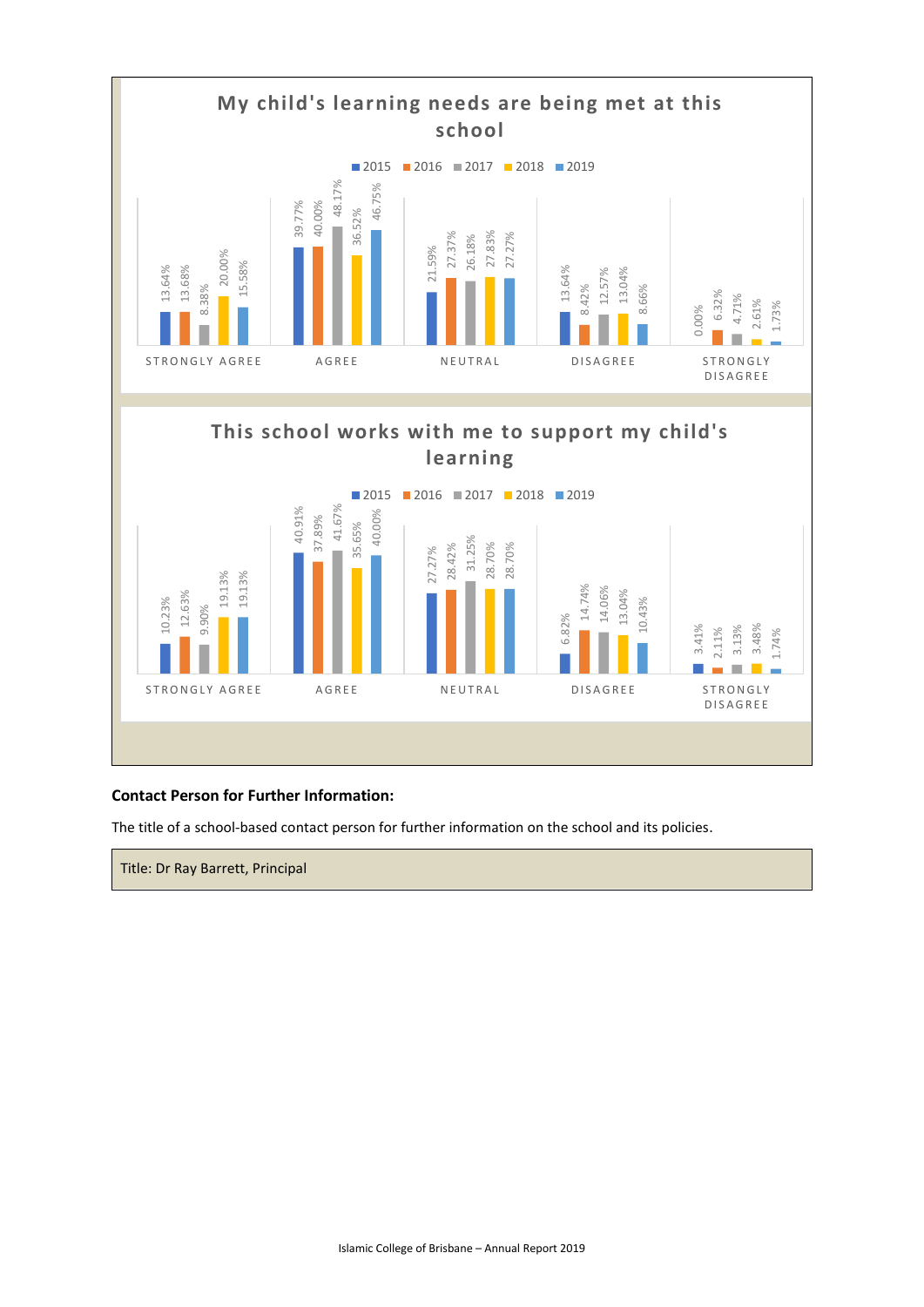#### **School Income Broken Down by Funding Source**

#### School Finances 2018

Full-time equivalent enrolments relating to recurrent income and capital expenditure 1117

| Net Recurrent Income 2018                                                                            | Total        | Per student |
|------------------------------------------------------------------------------------------------------|--------------|-------------|
| Australian Government recurrent funding                                                              | \$8,705,622  | \$7,794     |
| State/ Territory Government recurrent funding                                                        | \$2,998,186  | \$2,684     |
| Fees, charges and parent contributions                                                               | \$3,124,038  | \$2,797     |
| Other private sources                                                                                | \$287,091    | \$257       |
| Total gross income<br>(excluding income from government capital grants)                              | \$15,114,937 | \$13,532    |
| <b>Deductions</b>                                                                                    |              |             |
| Income allocated to current capital projects                                                         | \$73,551     | \$66        |
| Income allocated to future capital projects and diocesan capital funds                               | \$0          | \$0         |
| Income allocated to capital debt servicing<br>(including principal repayments and interest on loans) | \$480,848    | \$430       |
| <b>Subtotal</b>                                                                                      | \$554,399    | \$496       |
|                                                                                                      |              |             |

| <b>Capital Expenditure</b>                     | Total     |
|------------------------------------------------|-----------|
| Australian Government capital expenditure      | \$0       |
| State/Territory Government capital expenditure | \$0       |
| New school loans                               | \$0       |
| Income allocated to current capital projects   | \$73,551  |
| <b>Other</b>                                   | \$339,791 |
| <b>Total capital expenditure</b>               | \$413,342 |

#### **Staffing Information**

#### **Staff Composition, Including Indigenous Staff:**

#### **Teaching Position**

- Full Time Position: 78
- Part Time Position: 8

#### **Non-Teaching Position**

- Full Time Administrative and Clerical including Term time aides & Assistant: 21
- Part Time Administrative and Clerical including aides & Assistant: 5
- Full Time Building Operations Maintenance & Other Staff including Nurse: 4
- Full Time Specialist Support: 1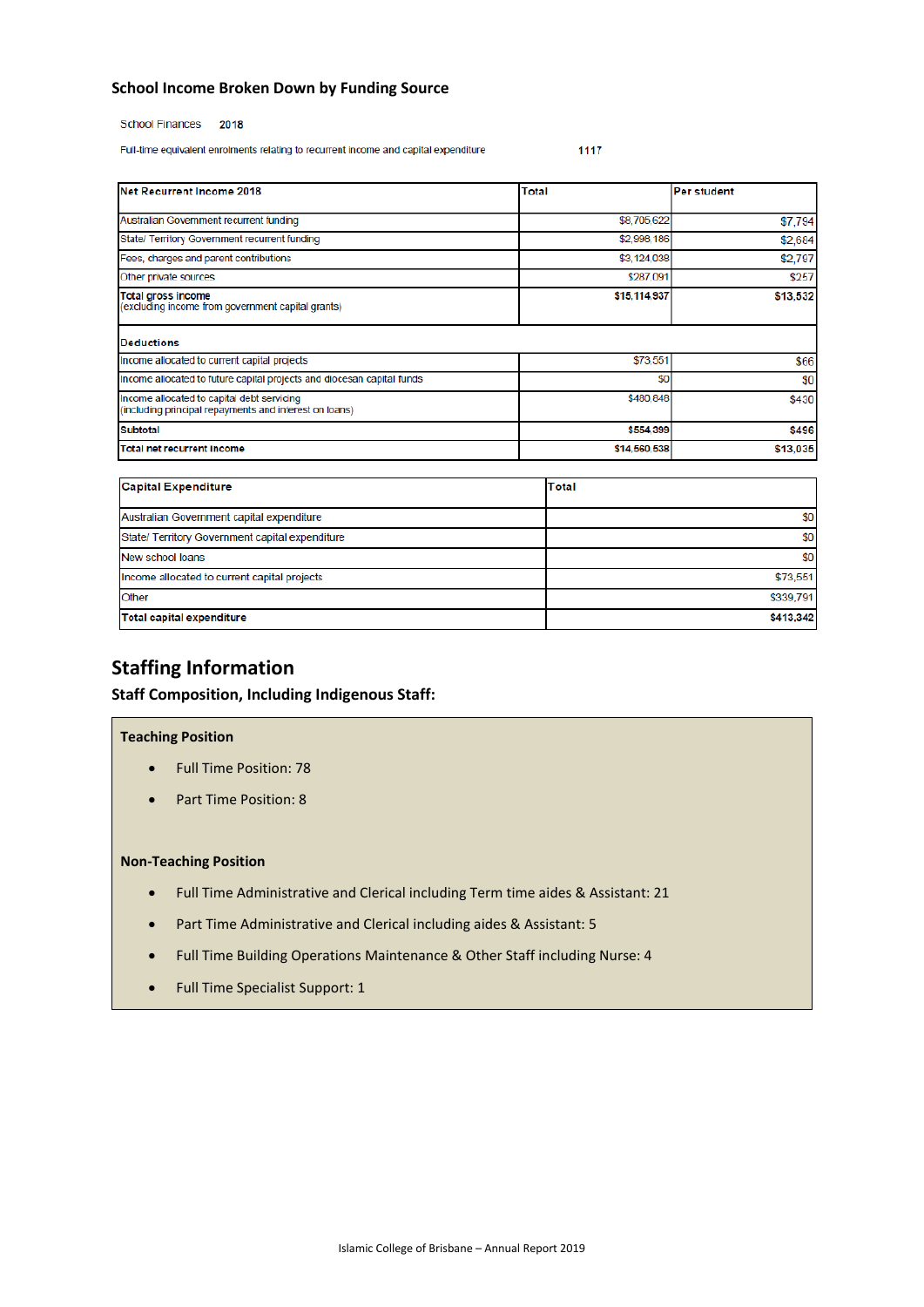#### **Qualifications of all Teachers:**

| Qualification          | Either detail the number or the percentage of<br>classroom teachers and school leaders at the school<br>who hold this qualification |
|------------------------|-------------------------------------------------------------------------------------------------------------------------------------|
| Doctorate or higher    | 3 or 3.5%                                                                                                                           |
| <b>Masters</b>         | 11 or 12.7%                                                                                                                         |
| Graduate Diploma       | 19 or 21%                                                                                                                           |
| <b>Bachelor Degree</b> | 48 or 55%                                                                                                                           |
| Certificate            | 2 or 2.3%                                                                                                                           |

#### **Expenditure on and Teacher Participation in Professional Development:**

#### **a) Teacher Participation in Professional Development**

| Description of PD activity                                                                                                | Number of teachers participating in activity |
|---------------------------------------------------------------------------------------------------------------------------|----------------------------------------------|
| <b>Whole School</b><br>In - School PD Creating Effective Assessments for<br>Teaching and Learning Using the SOLO Taxonomy | 82                                           |
| <b>Primary School</b><br>In - School PD Mindfulness for Wellbeing                                                         | 60                                           |
| <b>Primary School</b><br>In - School PD Learning Management System                                                        | 42                                           |
| <b>Primary School</b><br>In - School PD Learning Management System                                                        | 42                                           |
| <b>Primary School</b><br>In - School PD Literacy Planet                                                                   | 13                                           |
| <b>Primary School</b><br>In - School PD Report Writing                                                                    | 32                                           |
| <b>Primary School</b><br>Year 1 Comprehension                                                                             | $\overline{4}$                               |
| <b>Primary School</b><br>Differentiation                                                                                  | $\overline{2}$                               |
| <b>Primary School</b><br>Sound waves                                                                                      | 33                                           |
| <b>Primary School</b><br><b>Mastery Maths</b>                                                                             | 2                                            |
| <b>Primary School</b>                                                                                                     | $\mathbf{1}$                                 |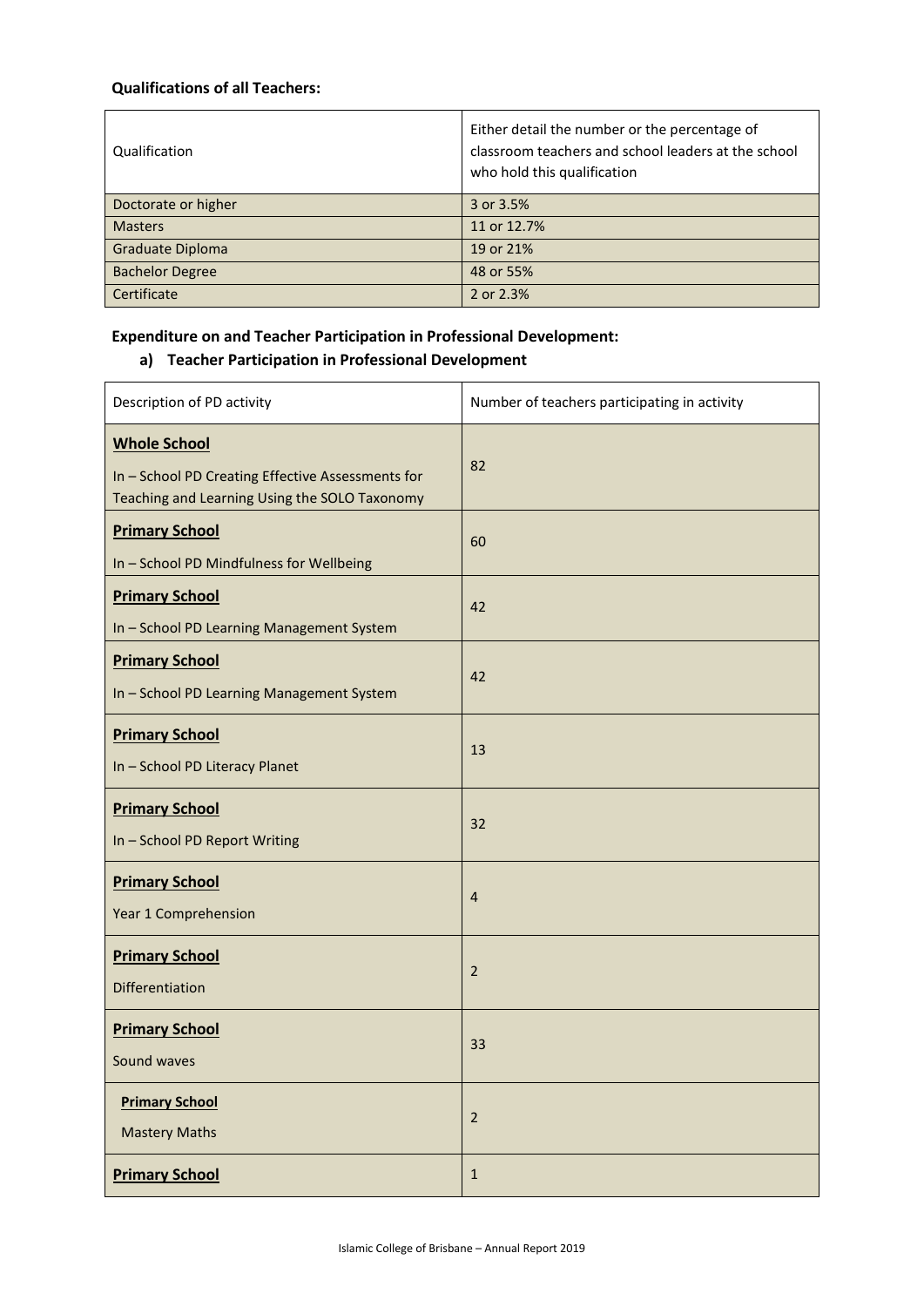| ISQ project related workshop                                                          |                |
|---------------------------------------------------------------------------------------|----------------|
| <b>Primary School</b>                                                                 |                |
| <b>Positive School Conference</b>                                                     |                |
| <b>Primary School</b>                                                                 |                |
| Maximising Learning and Impact influences that<br>matter the most to Student Learning | $\mathbf{1}$   |
| <b>Primary School</b>                                                                 | 26             |
| In - School PD Differentiation                                                        |                |
| <b>Secondary School</b>                                                               |                |
| Technology Training x 7 - use of Windows 10 and<br>Office 365                         | 22             |
| <b>Secondary School</b>                                                               |                |
| Technology Training x 3 - use of TASS LMS in                                          | 22             |
| Assessment                                                                            |                |
| <b>Secondary School</b>                                                               | 22             |
| <b>QCAA SATE training</b>                                                             |                |
| <b>Secondary School</b>                                                               | $1\,$          |
| <b>SATE Endorsement Training</b>                                                      |                |
| <b>Secondary School</b>                                                               | 32             |
| <b>Interpreting PAT Data</b>                                                          |                |
| <b>Secondary School</b>                                                               | 32             |
| <b>NCCD documentation training</b>                                                    |                |
| <b>Secondary School</b>                                                               | 32             |
| <b>Educator Impact (TDF)</b>                                                          |                |
| <b>Secondary School</b>                                                               | $\overline{7}$ |
| Generation Next - Well Being Seminar                                                  |                |
| Total number of teachers participating in at least one                                | 86             |
| activity in the program year                                                          |                |

#### **b) Expenditure on Professional Development**

| <b>Total Number of Teachers</b>                                                                                                                                                              | Total expenditure on teacher PD<br>(as recorded in Financial<br>Questionnaire) | Average expenditure on PD per<br>teacher |
|----------------------------------------------------------------------------------------------------------------------------------------------------------------------------------------------|--------------------------------------------------------------------------------|------------------------------------------|
| 86                                                                                                                                                                                           | \$59760                                                                        | \$695                                    |
| The total funds expended on teacher professional development in 2018                                                                                                                         |                                                                                | \$59,760                                 |
| The proportion of the teaching staff involved in professional<br>development activities during 2018                                                                                          |                                                                                | 100%                                     |
| The major professional development initiatives were as follows: [details regarding in-kind professional<br>development activities undertaken e.g. mentoring or peer learning can be included |                                                                                |                                          |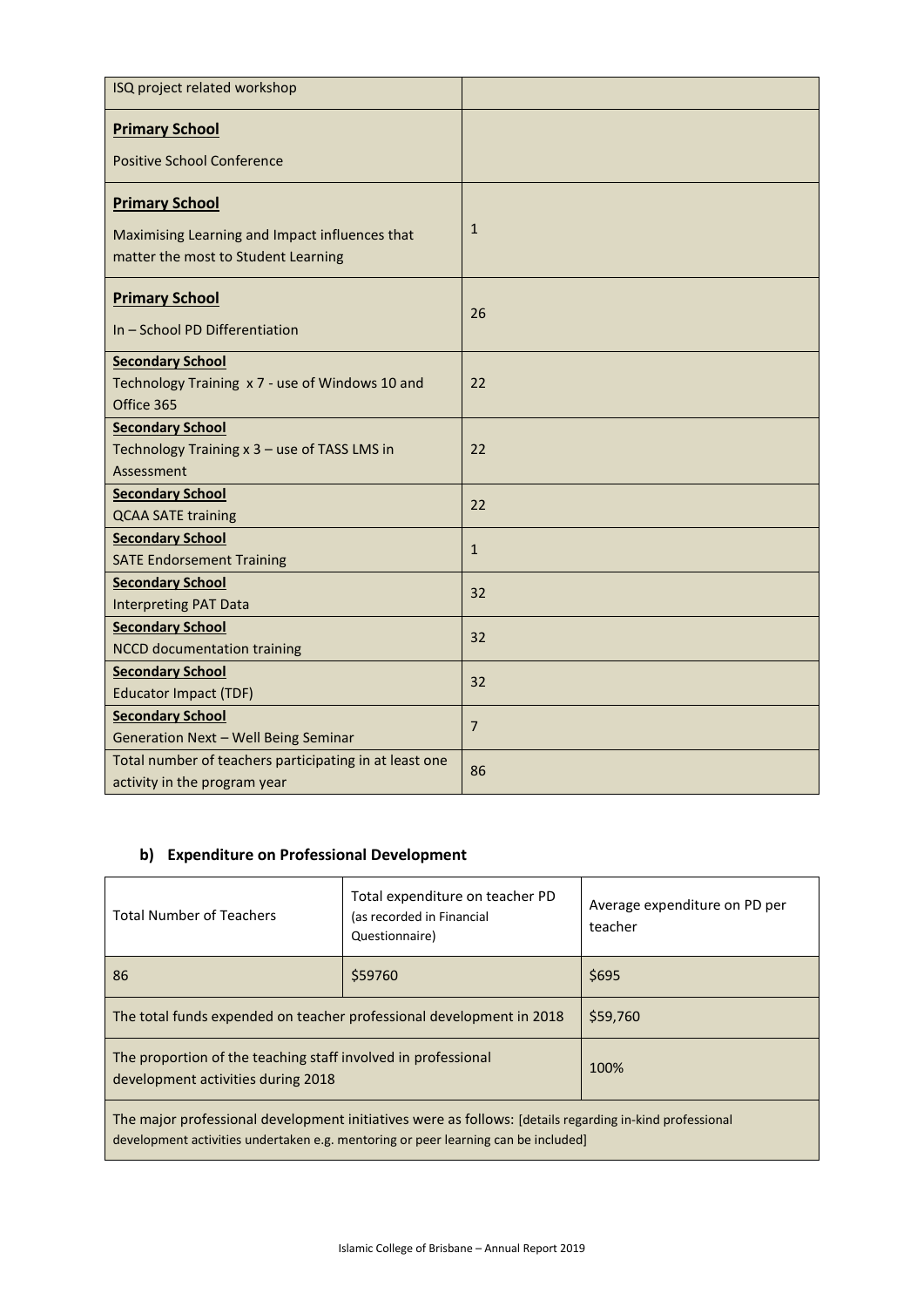#### **Average staff attendance for the school, based on unplanned absences of sick and emergency leave periods of up to 5 days:**

| Number of Staff                                                                                                        | Number of School Days | <b>Total Days Staff Absences</b> | Average Staff Attendance<br>Rate |
|------------------------------------------------------------------------------------------------------------------------|-----------------------|----------------------------------|----------------------------------|
| 117                                                                                                                    | 200                   | 788                              | 97%                              |
| For permanent and temporary classroom teachers and school leaders the average staff attendance rate was<br>97% in 2018 |                       |                                  |                                  |

#### **Proportion of teaching staff retained from the previous year:**

| Number of permanent teaching<br>staff at end of previous year                      | Number of these staff retained in<br>the following year (the program<br>year) | % retention rate |
|------------------------------------------------------------------------------------|-------------------------------------------------------------------------------|------------------|
| 91                                                                                 | 86                                                                            | 94.5%            |
| From the end of 2017 94.5 % of staff were retained for the entire 2018 school year |                                                                               |                  |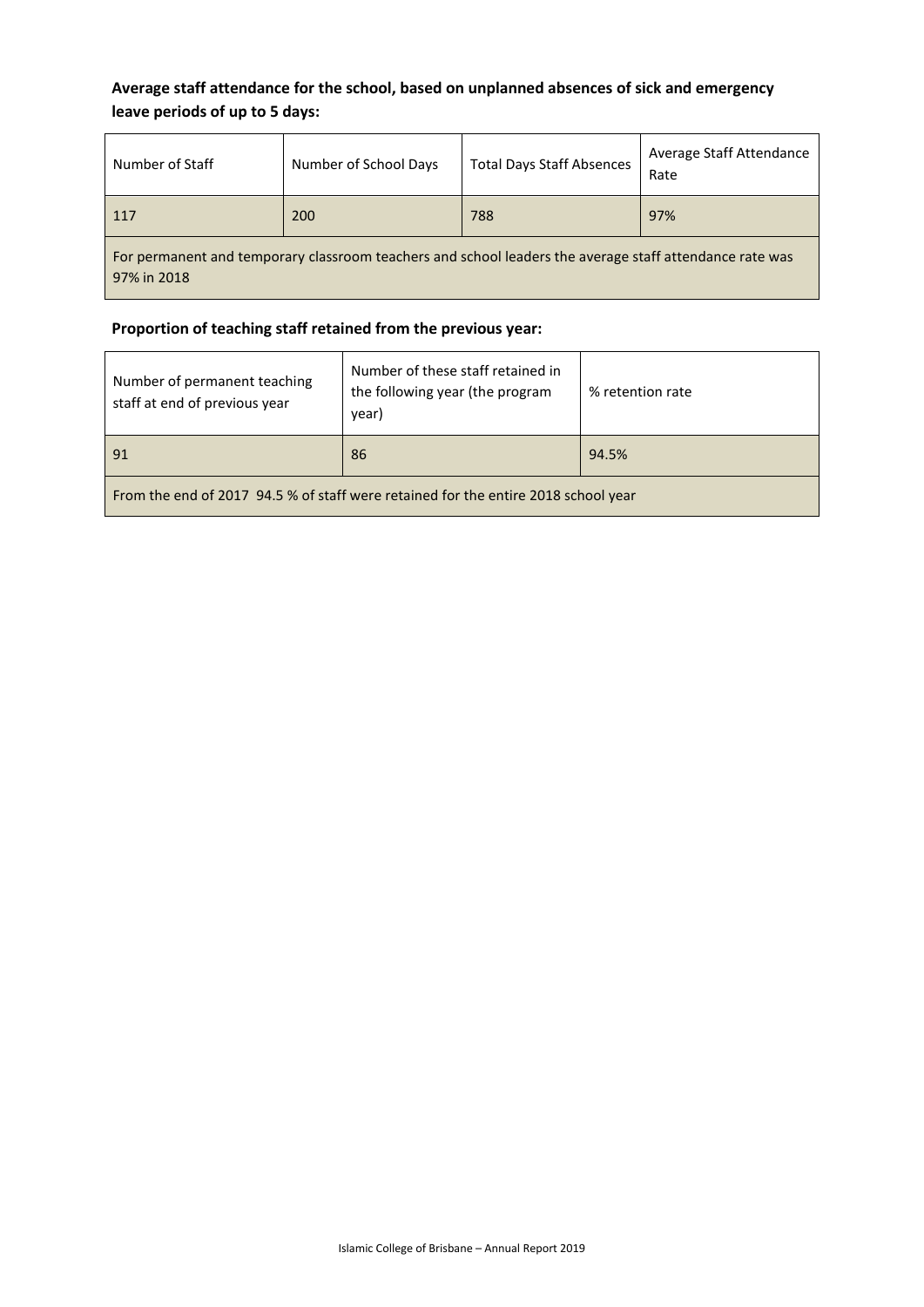#### **Key Student Outcomes**

The average attendance rate for the whole school as a percentage in 2018 was **90.29%**

#### **Average student attendance rate for each year level:**

| Year levels | Average attendance rate for each year level as a<br>percentage in 2018 |
|-------------|------------------------------------------------------------------------|
| Prep        | %90.67                                                                 |
| Year 1      | %91.20                                                                 |
| Year 2      | %92.08                                                                 |
| Year 3      | %91.81                                                                 |
| Year 4      | %93.18                                                                 |
| Year 5      | %92.30                                                                 |
| Year 6      | %91.10                                                                 |
| Year 7      | %93.20                                                                 |
| Year 8      | %91.32                                                                 |
| Year 9      | %88.49                                                                 |
| Year 10     | %89.71                                                                 |
| Year 11     | %85.41                                                                 |
| Year 12     | %83.29                                                                 |

A description of how non-attendance is managed by the school:

Islamic College of Brisbane collects attendance data on a per period basis via Teacher Kiosk to ensure an improved standard of care for our students. This has been facilitated via a School Management System called Tassweb software hosted by our school. If the student is not present, parents are informed via an SMS message and a request made for an absentee reason. In the case of no return from the parents then the system generates a letter which is posted to the parents.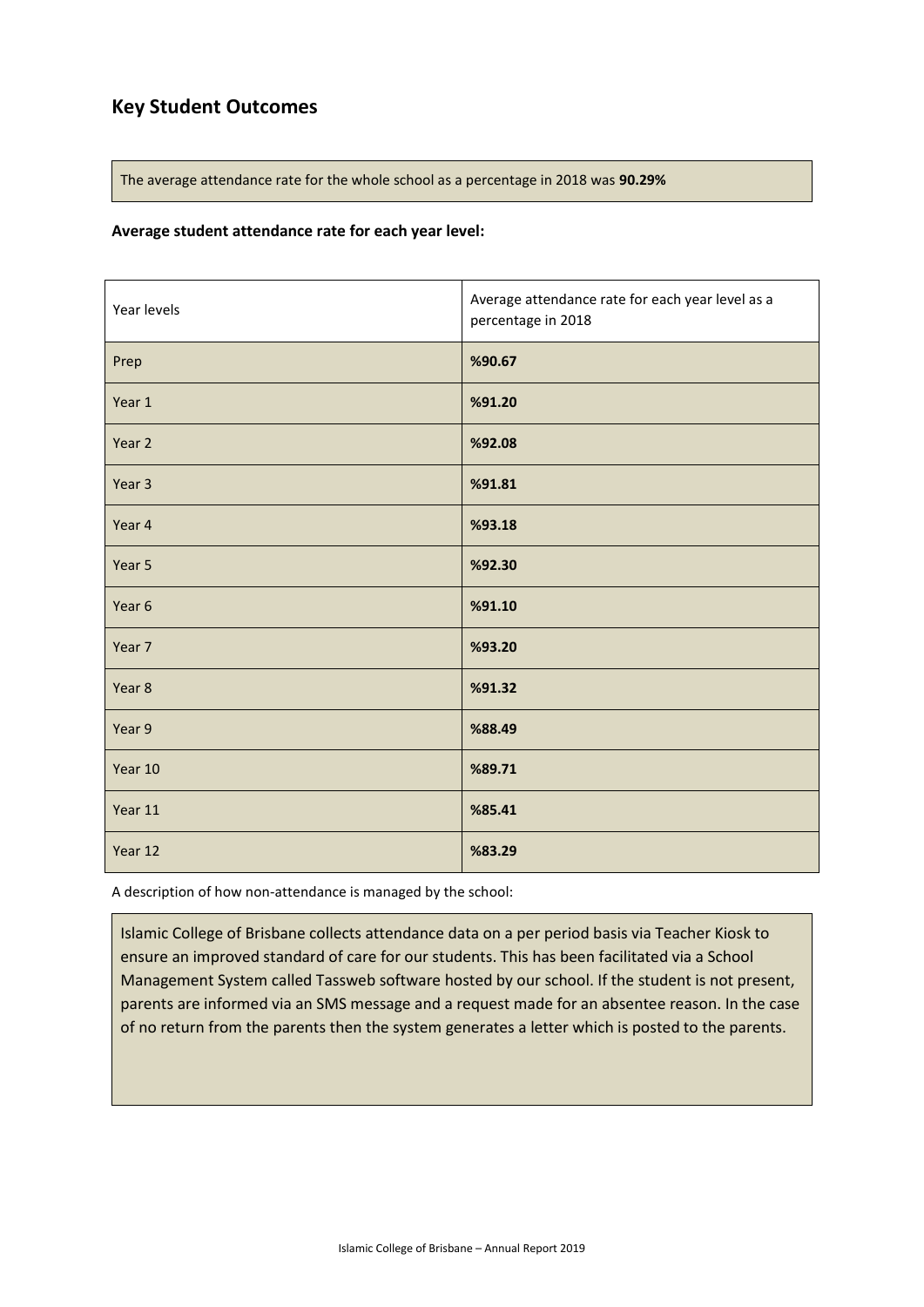## **NAPLAN results for Years 3, 5 and 7 and 9 in 2018 Benchmark Data for Year**

| <b>Reading</b>                 |                        |                                 |                                            |
|--------------------------------|------------------------|---------------------------------|--------------------------------------------|
| Year                           | Average Score (School) | <b>Average Score (National)</b> | % at or above National<br>minimum standard |
| Year 3 (2018)                  | 427                    | 434                             | Close to                                   |
| Year 5 (2018)                  | 509                    | 509                             | Close to                                   |
| Year 7 (2018)                  | 523                    | 542                             | <b>Below</b>                               |
| Year 9 (2018)                  | 574                    | 584                             | Close to                                   |
| <b>Writing</b>                 |                        |                                 |                                            |
| Year                           | Average Score (School) | <b>Average Score (National)</b> | % at or above National<br>minimum standard |
| Year 3 (2018)                  | 434                    | 407                             | Above                                      |
| Year 5 (2018)                  | 489                    | 465                             | Above                                      |
| Year 7 (2018)                  | 499                    | 505                             | Close to                                   |
| Year 9 (2018)                  | 523                    | 542                             | <b>Below</b>                               |
| <b>Spelling</b>                |                        |                                 |                                            |
| Year                           | Average Score (School) | <b>Average Score (National)</b> | % at or above National<br>minimum standard |
| Year 3 (2018)                  | 466                    | 418                             | Substantially above                        |
| Year 5 (2018)                  | 538                    | 502                             | Substantially above                        |
| Year 7 (2018)                  | 564                    | 545                             | Above                                      |
| Year 9 (2018)                  | 605                    | 583                             | Above                                      |
| <b>Grammar and Punctuation</b> |                        |                                 |                                            |
| Year                           | Average Score (School) | <b>Average Score (National)</b> | % at or above National<br>minimum standard |
| Year 3 (2018)                  | 447                    | 432                             | Close to                                   |
| Year 5 (2018)                  | 529                    | 504                             | Above                                      |
| Year 7 (2018)                  | 550                    | 544                             | Close to                                   |
| Year 9 (2018)                  | 583                    | 581                             | Close to                                   |
| <b>Numeracy</b>                |                        |                                 |                                            |
| Year                           | Average Score (School) | <b>Average Score (National)</b> | % at or above National<br>minimum standard |
| Year 3 (2018)                  | 396                    | 408                             | Close to                                   |
| Year 5 (2018)                  | 507                    | 494                             | Above                                      |
| Year 7 (2018)                  | 537                    | 548                             | Close to                                   |
| Year 9 (2018)                  | 597                    | 596                             | Close to                                   |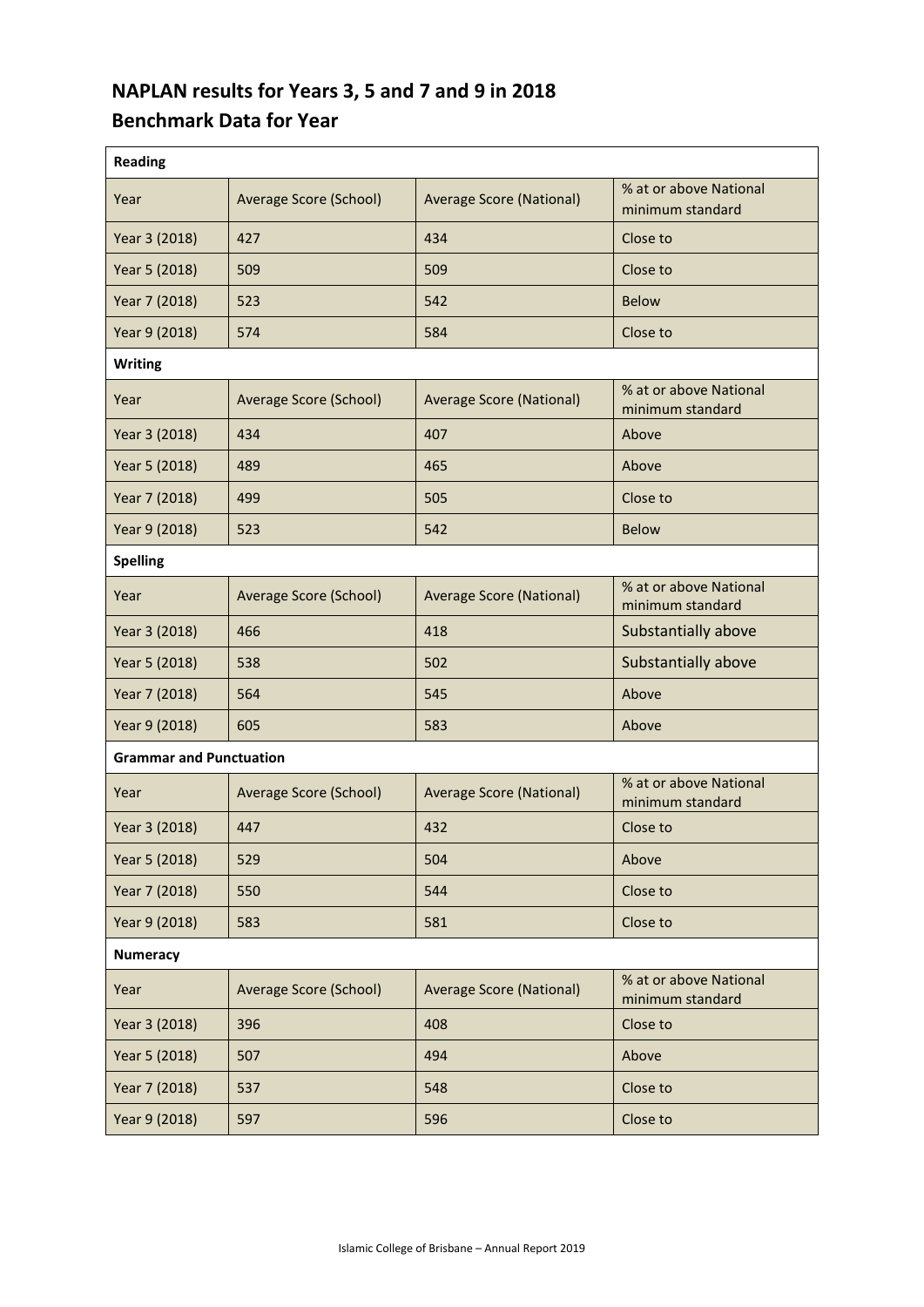#### **Apparent Retention Rate Year 10 to 12:**

Year 12 student enrolment as a percentage of the Year 10 cohort is 59.26%

#### **Year 12 Outcomes:**

| Outcomes for our Year 12 cohort 2018                                                                                                              |          |
|---------------------------------------------------------------------------------------------------------------------------------------------------|----------|
| Number of students awarded a Senior Education Profile                                                                                             | 32       |
| Number of students awarded a Queensland Certificate of Individual Achievement                                                                     | $\Omega$ |
| Number of students who received an Overall Position (OP)                                                                                          | 22       |
| Number of students or are completing or completed a School-based Apprenticeship or Traineeship<br>(SAT)                                           | 0        |
| Number of students awarded one or more Vocational Education and Training (VET) qualifications                                                     | 20       |
| Number of students awarded a Queensland Certificate of Education at the end of Year 12                                                            | 22       |
| Number of students awarded an International Baccalaureate Diploma (IBD)                                                                           | 0        |
| Percentage of Year 12 students who received an OP1-15 or an IBD                                                                                   | 63.6%    |
| Percentage of Year 12 students who are completing or completed a SAT or were awarded one or more<br>of the following: QCE, IBD, VET qualification | 96.9%    |
| Percentage of Queensland Tertiary Admissions Centre (QTAC) applicants receiving a tertiary offer                                                  | 96.7%    |

#### **\*\*\*Post-school Destination Information**

At the time of publishing this School Annual Report, the results of the 2018 post-school destinations survey, *Next Steps – Student Destination* report for the school was not available. Information about these post-school destinations of our students will be uploaded to the school's website in September after release of the information.

#### **Other Information of Interest**

Schools are encouraged to include any other information that may be of interest to parents and the community.

#### **\*\*\*Post-school Destination Information - Mandatory Information to be published by 30 September each year**

Post-school destination information from the current Next Steps survey as follows:

#### **Background information on how the Next Steps survey was conducted:**

Background information: